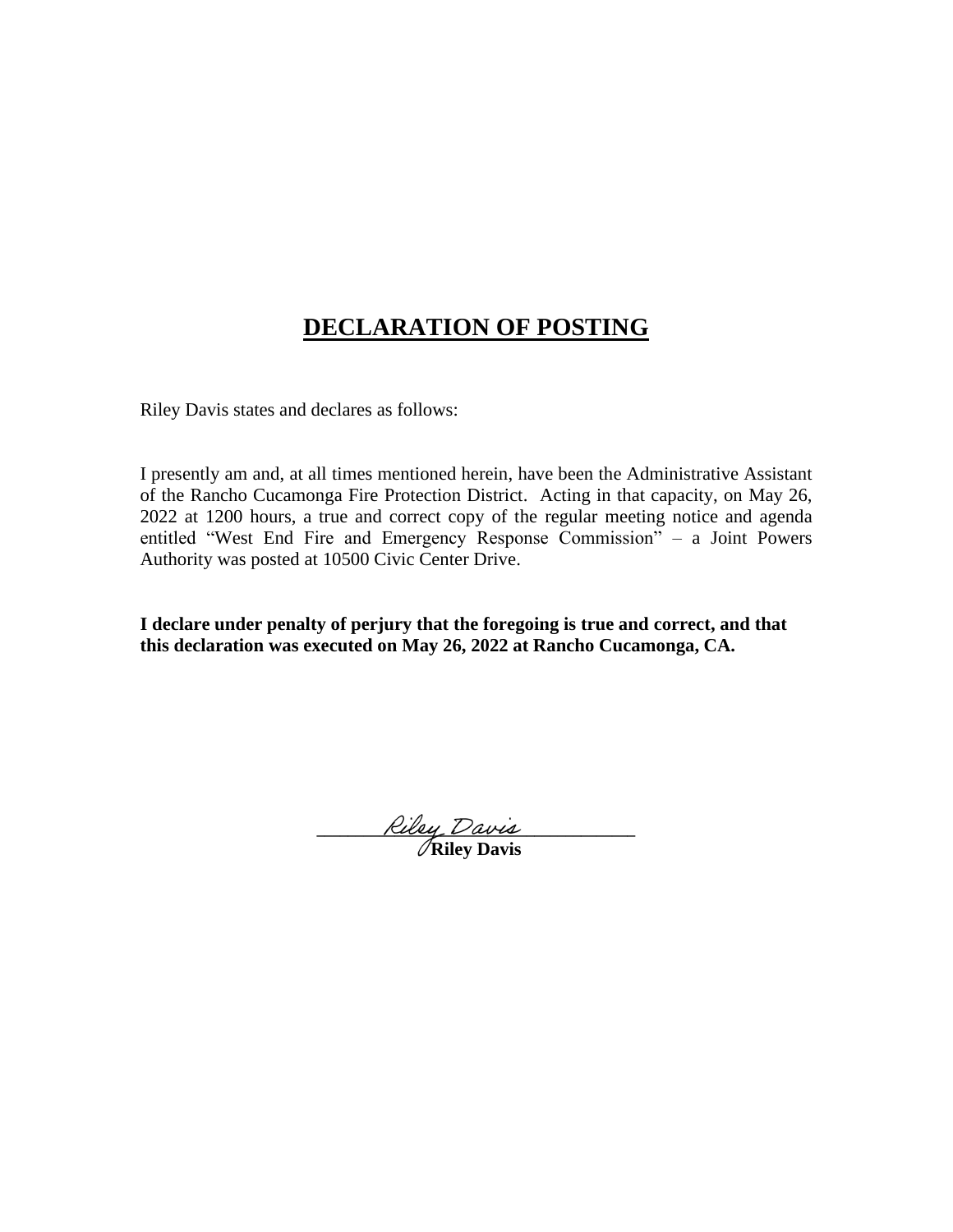

# WEST END FIRE AND EMERGENCY RESPONSE COMMISSION

### CHINO VALLEY MONTCLAIR ONTARIO RANCHO CUCAMONGA

#### **WEST END FIRE AND EMERGENCY RESPONSE COMMISSION REGULAR MEETING NOTICE AND AGENDA**

**The Board of Commissioners of the West End Fire and Emergency Response Commission will hold a regular meeting at 0900 hours on June 2, 2022, at Rancho Cucamonga All Risk Training Center, 11285 Jersey Blvd., Rancho Cucamonga, CA 91730.**

#### **1. CALL TO ORDER**

Roll Call: McCliman Williams Pohl Gayk

### **2. ORAL COMMUNICATIONS/PRESENTATIONS**

#### **3. COMMITTEE REPORTS**

- A. Operations Chiefs Report
- B. WEHAT Training
- C. WEHAT Equipment
- D. USAR Training
- E. USAR Equipment
- F. Emergency Management Update
- G. Emergency Medical Service Update

#### **4. CONSENT ITEMS**

- A. Approval of Minutes March 10, 2022
- B. Review and Approval of Claims and Expenditures
- C. Treasurer's Report
- D. Correspondence
	- SDRMA 2022/23 Property/Liability Early Budget Estimates